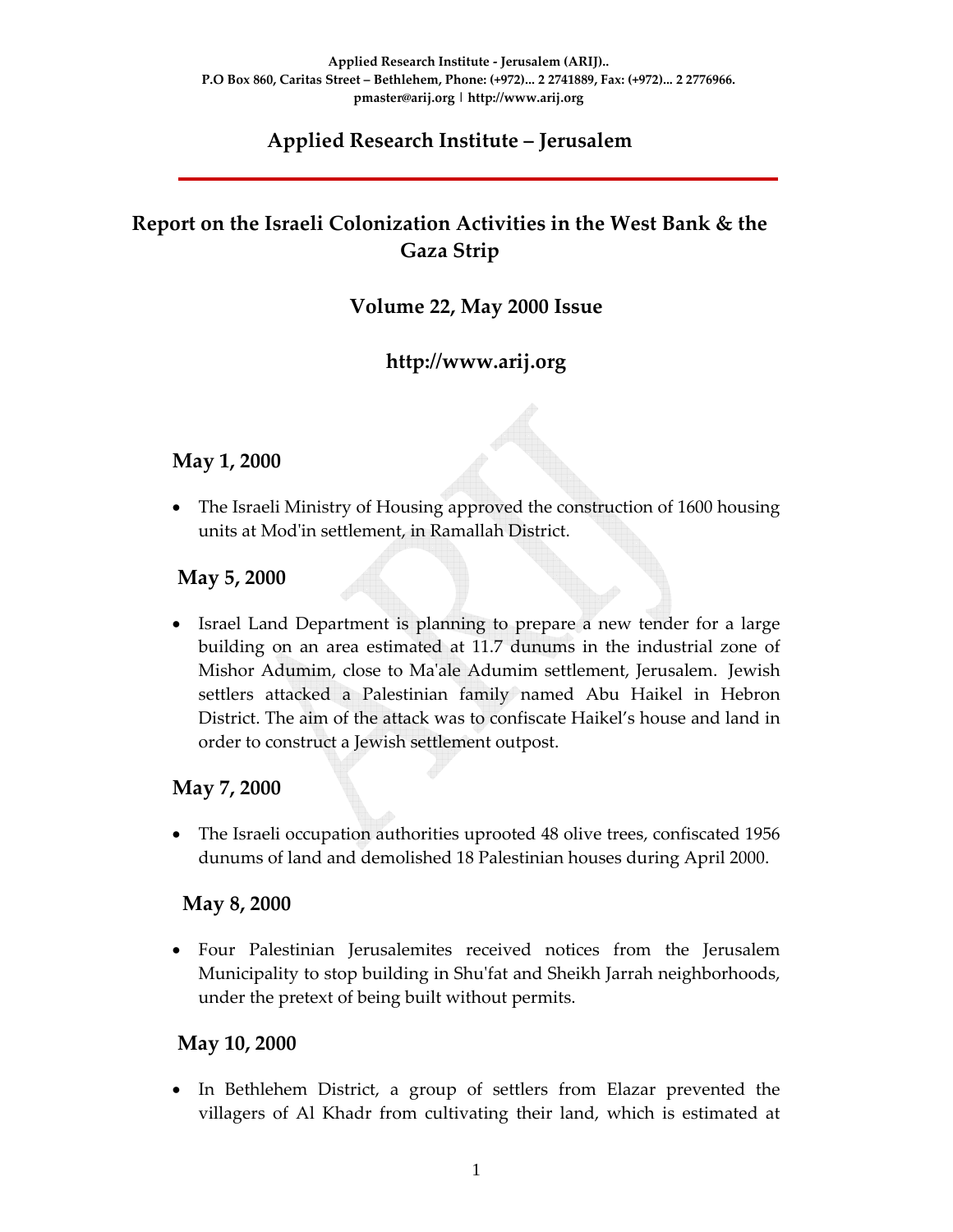5000 dunums, in an attempt to seize it. The villagers have documents proving their ownership of the land. For more information about previous harassments.

• Abdel Hadi Hantash of the Palestinian Land Defense Committee in Hebron said that the Israeli occupation authorities, accompanied by a large number of police officers, installed a new caravan in the settlement of Qiryat Arba, in Hebron District. Furthermore, the Israeli army established new electrical and water networks for the industrial zone, in Zanuta village, south of Adh Dhahiriya.

#### **May 11, 2000**

• The Israeli Defense Ministry approved a plan to construct a new by-pass road, which will result in the confiscation of large areas of Palestinian land in the village of Za'tara and the town of Beit Sahour.

#### **May 12, 2000**

• The Israeli Housing Ministry issued new tenders for the construction of 600 housing units out of 7000 in Abu Ghneim Mountain (Har Homa settlement) south of Jerusalem.

# **May 13, 2000**

• According to Palestinian sources, the settlers of Tene commenced work on building five apartments and a large settlement building on an area of seized land. This land is owned by Palestinian citizens from Adh Dhahiriya village, Hebron District.

# **May 14, 2000**

- A Palestinian inhabitant living in the Sheikh Jarrah neighborhood, named Nasser Aqel, was issued a demolition order for his house by the Municipality of Jerusalem. The family was given 24 hours to demolish their home, under the pretext that the house was built without a permit.
- The Israeli Housing Ministry endorsed plans to construct four large hotels on 70 dunums of land, in the vicinity of the former British High Commissionerʹs residence, in Jabal al Mukabbir neighborhood, Jerusalem. The project includes the construction of a 400‐bedroom hotel at the first stage.

# **May 15, 2000**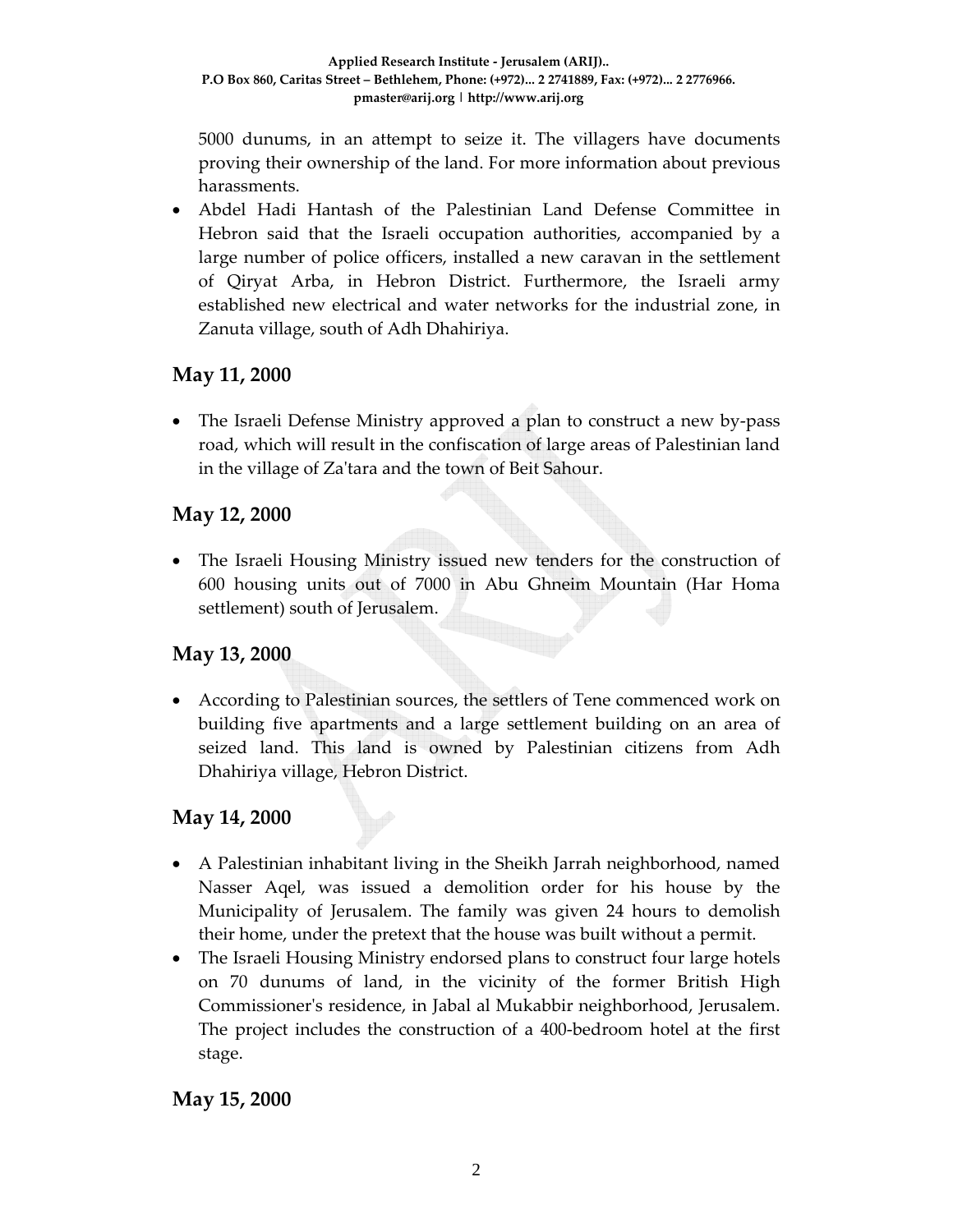- Violent clashes took place in the Occupied West Bank between the Palestinian demonstrators and the Israeli occupation authorities throughout the Palestinian areas to commemorate the 52 nd anniversary of the Palestinian Nakba and to express solidarity with striking Palestinian prisoners in Israeli jails, where three Palestinians were killed and over 600 were wounded.
- In Qalqilyah District, a Jewish colonist from Alfei Menashe killed two Palestinian brothers aged 6 and 8 years, named Mahmoud and Mohamad Al‐Aqra. The colonist was driving a bus and ran into the two brothers, killing them instantly.

# **May 17, 2000**

- The Jerusalem Municipality dispatched an ultimatum to demolish the terrace of Nabil ʹObbed from Al ʹIsawiya village, under the pretext of being built without a permit.
- Three Jewish surveyors accompanied by Israeli border police surveyed a piece of land near Tura Al Gharbiya village, east of Jenin. The land seizure is estimated at 150 dunums and owned by Palestinian citizens from the villages of Tura, Yaʹbad and Al Nazleh.

#### **May 19, 2000**

- Israeli negotiators in Eilat handed their Palestinian counterparts an Israeli proposal for the final status map. The map that appeared in *Al‐Quds* newspaper shows a Palestinian autonomous area consisting of several separate cantons and comprising 66% of the West Bank. Israel would annex 20% of the West Bank and the status of the remaining 14% would be negotiated over a period of several years while remaining under Israeli control.
- In Nablus District, a group of settlers from Itamar hindered the villagers of Beit Furik from working in their lands.

#### **May 20, 2000**

• The Israeli occupation authorities are preparing for the establishment of a new Jewish settlement on the land of ʹAzzun and ʹIsla villages, Qalqiliya. The settlement which is close to Alfei Menashe settlement, will expropriate 900 dunums from Palestinian cultivated lands, as a preparation to be annexed to the old settlement.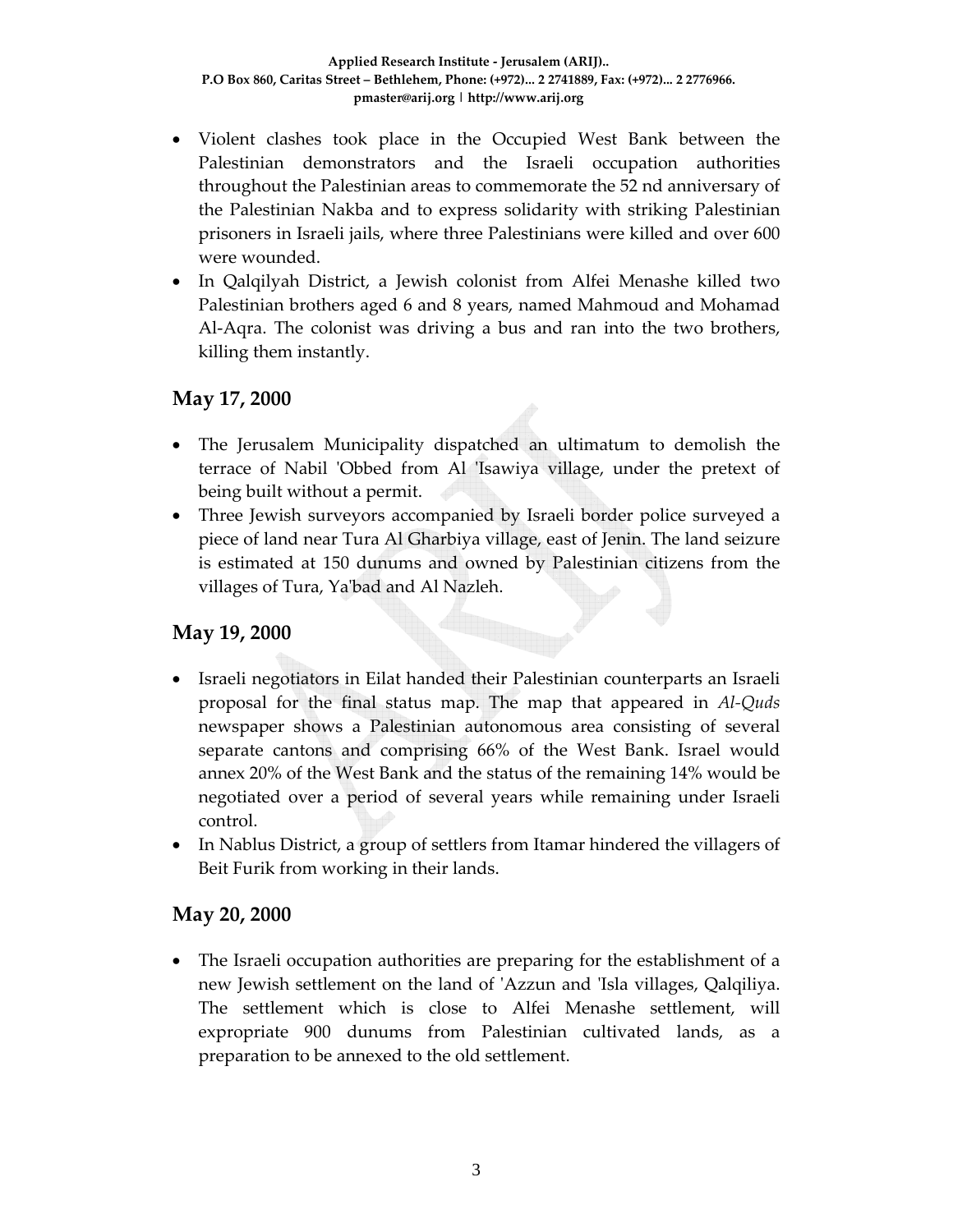• According to Abdel Hadi Hantash of the Palestinian Land Defense Committee, the settlers of Kfar Etzion erected a fence around 4 dunums of land owned by the Palestinian inhabitant Mohammad Abu from Hebron District.

# **May 21, 2000**

- Violent confrontations continued between scores of Palestinian youth and Israeli soldiers at almost all Palestinian cities and villages in the West Bank including Jerusalem and Gaza Strip. In less than a week of anger and protests, six Palestinians have been killed and one thousand wounded by the Israeli forces.
- Jewish settlers of Kedumim installed several caravans on a piece of land belonging to Hassan family from Kafr Kaddum, in Qalqiliya District.

# **May 22, 2000**

- The Israeli Housing Ministry endorsed a major plan for the construction of a new Jewish neighborhood in Abu Dis by a majority of 7 to 1. The new settlement, consisting of 200 housing units, is to be called Kidmat Zion and will be built on 64 dunums of Jewish‐owned land.
- Israeli heavy machinery bulldozed hundreds of dunums of land in Abu Dis village, in an attempt to open a by‐pass road linking the settlements of Kedar and Maʹale Adumim.

# **May 25, 2000**

• Abdel Hadi Hantash of the Land Defense Committee reported that a new and fixed army roadblock has been erected near Karmel settlement, east of Yatta village. This roadblock was first installed at the entrance of Susiya settlement, three months ago. The report also stated that a new Jewish settlement has been established, west of Surif village.

# **May 26, 2000**

• The Israeli Interior Ministry approved a plan to set up a National Park of area 176 dunums on the slopes of the Mount of Olives. It will be located between the Hebrew Universityʹs Mount Scopus campus, the Brigham Young University‐Jerusalem Center, and the Old City. This will therefore significantly advance right-wing efforts to cut off the capital's Old City from the rest of Arab east Jerusalem.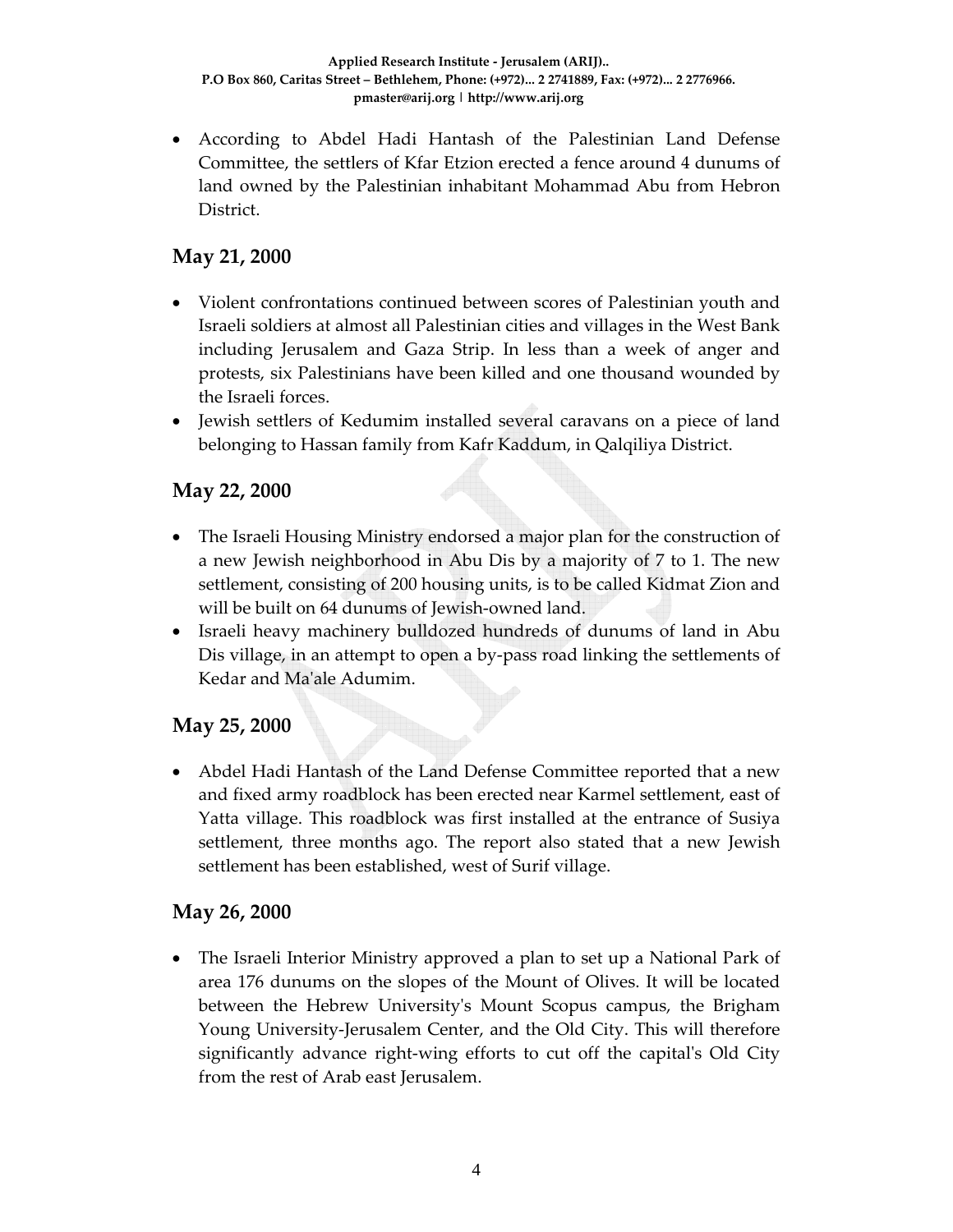- The Israeli government ratified a plan to build a new settlement neighborhood that comprises 500 housing units on confiscated Palestinian land near the village of Surif, northwest of Hebron.
- According to Palestinian sources, an Israeli plan was revealed to construct two housing units on land on which ownership is claimed by the Jewish Association named "Attarat Cohanim" in Jerusalem's old city.

# **May 27, 2000**

• In Bethlehem District, the settlers of Ma'ale Amos seized 200 dunums from Kisan village. They erected a fence around the confiscated land, as a preparation to be annexed to the settlement.

#### **May 28, 2000**

- Israeli army bulldozers destroyed 100 dunums of agricultural land from Ar Ramadin village, southwest of Hebron, endeavoring to expand Sinsanah settlement. The seized land belonged to a number of Dura families.
- Israeli occupation authorities prevented the Waqf Department from carrying maintenance works at the Omari Mosque, in the old town of Jerusalem. The settlers claimed that the Waqf Department was carrying out illegal activities since the Mosque is located in a Jewish area.

# **May 29, 2000**

• According to *Al‐Quds* Daily, the Israeli occupation authorities bulldozed 1000 dunums of land cultivated with fruitful olive trees in Bidyya village, northeast of Salfit, in order to open a new settlement by-pass road known as "Trans-Samaria B", which will be corresponded to the existing one ʺTrans‐Samaria Aʺ.

# **May 30, 2000**

- The right-wing associations behind the plan to build a Jewish neighborhood in East Jerusalem's Abu Dis are now organizing setting up greenhouses or an agricultural farm. They are also planning to fence off the area on which the Jerusalem municipality has initially approved the new Jewish neighborhood.
- According to an article that appeared in *Al‐Hayat Al Jadeeda* newspaper, Jewish contractors commenced building 70 housing units in Hagai settlement, south of Hebron, in order to bring more Jewish settlers.